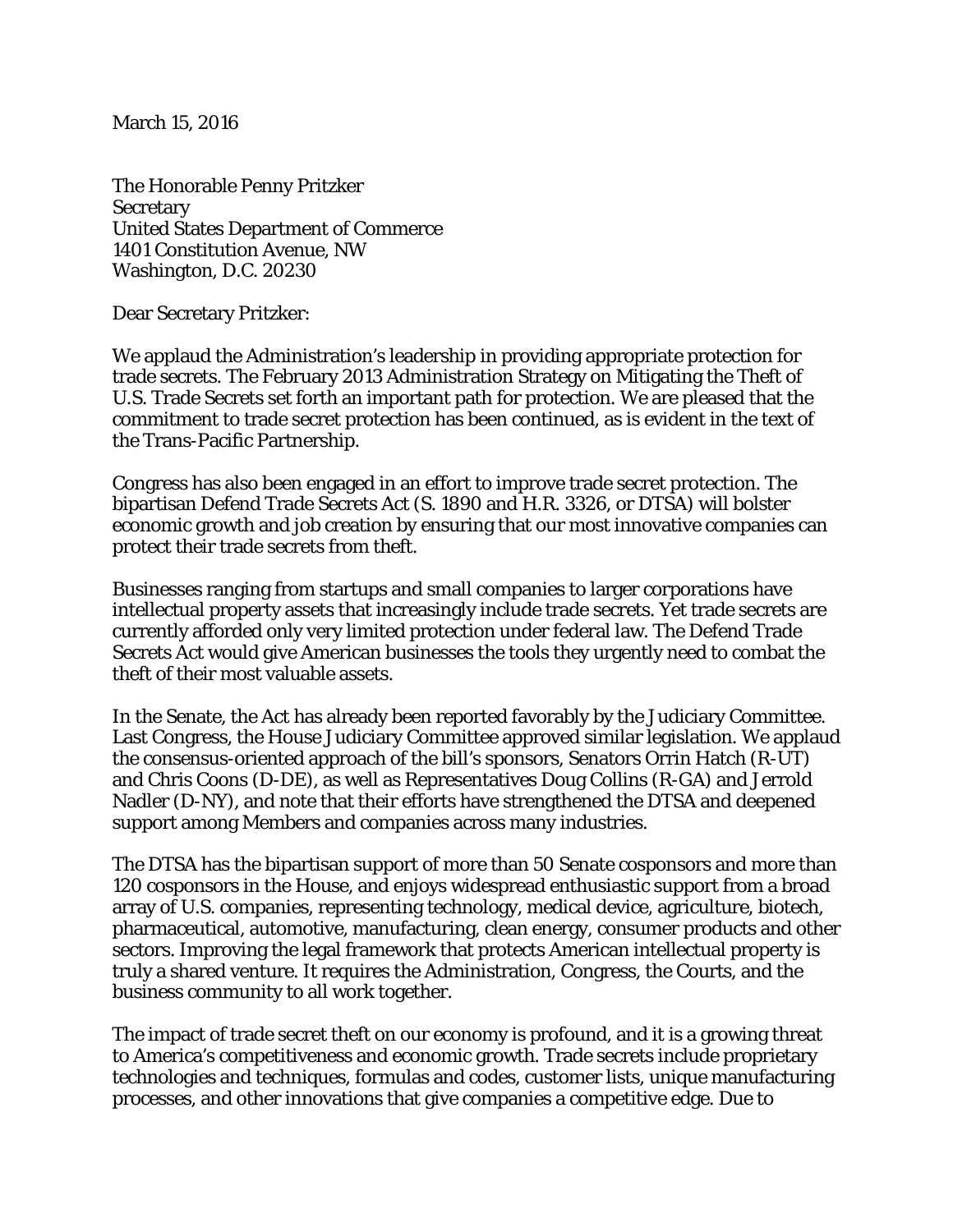technological advances in global connectivity and data storage, trade secrets are increasingly vulnerable to theft. Unfortunately, this is a trend that we expect to continue. Digital technology, while providing many benefits worldwide, also enables borderless theft on a mass scale -- both domestic and abroad, by corporations and others.

Despite their increasing importance to American businesses, trade secrets lack the same federal legal protections available for other forms of intellectual property. Although federal law makes it a crime to misappropriate a trade secret, it provides the victims of theft no civil remedy. Unlike owners of patents, copyrights, and trademarks, who do have access to a federal civil cause of action, trade secret owners are relegated to an array of state laws for relief. While state courts can be effective for addressing smallscale, local, and physical theft, they are ill-equipped to deal with the global, borderless theft of trade secrets, often accomplished instantaneously by cyber-related means.

The Defend Trade Secrets Act would close a significant gap in federal intellectual property law by creating a uniform federal civil remedy for trade secret misappropriation, which will streamline and simplify trade secrets litigation, and allowing companies to protect their most valuable assets. DTSA contains an important, yet narrow, seizure mechanism. This carefully tailored provision would prevent the value of intellectual property from being destroyed by a thief who may attempt to flee the country or to sell the secret to the highest bidder.

Ensuring consistent, robust trade secret protection would help create an environment that is conducive to innovation and creativity. Enactment of the DTSA would encourage American innovation, incentivize research and development, preserve and enhance job creation in the United States, and provide better protection for our intellectual property abroad by setting the gold standard for trade secret protection internationally, thereby strengthening the ability of U.S. negotiators to seek improved legal protections for intellectual property in the international arena.

We urge you to continue the Administration's leadership in securing protection for trade secrets by communicating support for passage of the Defend Trade Secrets Act.

Sincerely,

Adobe Advamed Alliance of Automobile Manufacturers AIPLA (American Intellectual Property Law Association) Association of Global Automakers, Inc. Boston Scientific BSA | The Software Alliance (BSA) Caterpillar Inc. Corning Incorporated